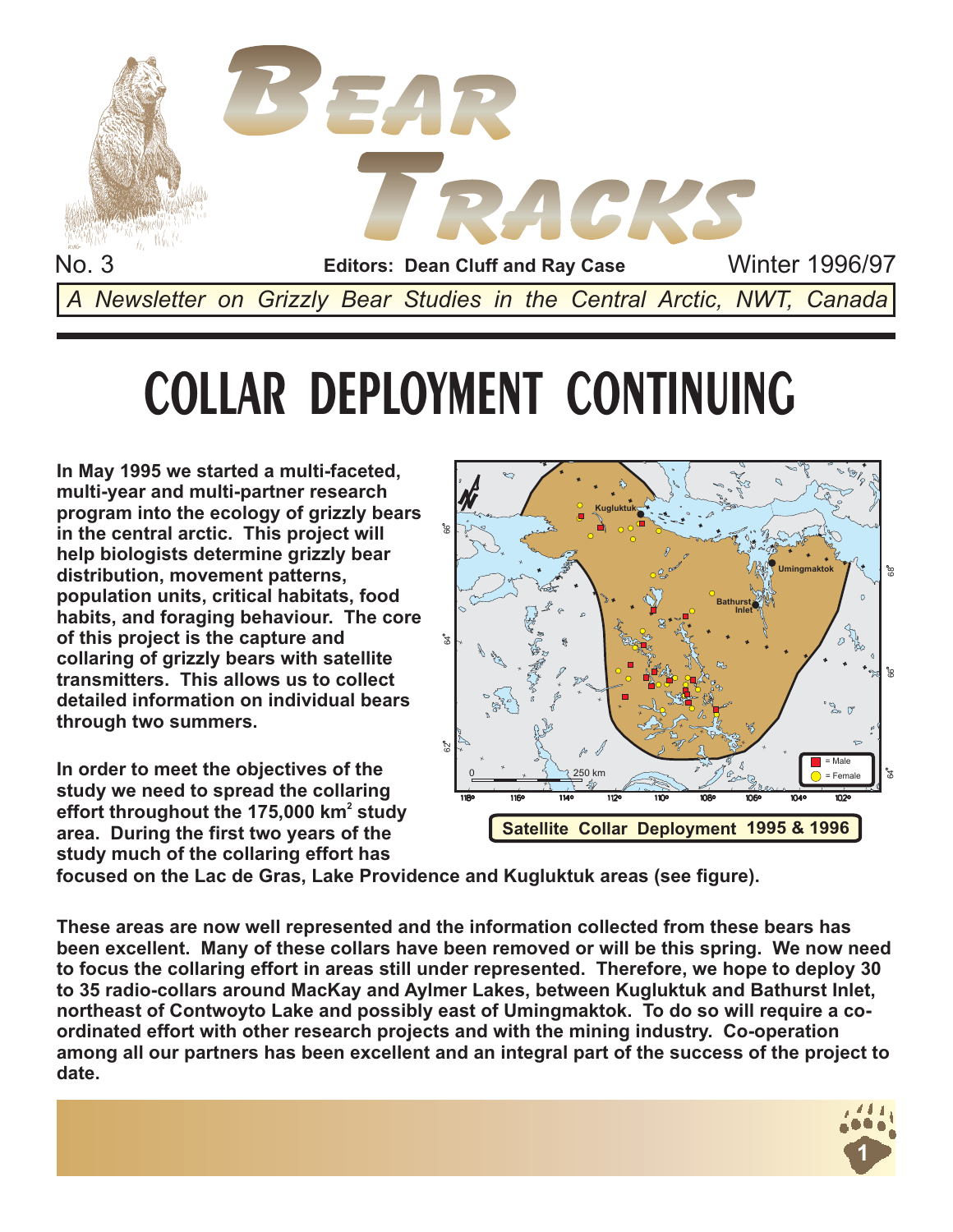## **THE SEASONAL CYCLE OF FAT RESERVES THE SEASONAL CYCLE OF FAT**

**Rob Gau's data collection on the seasonal changes of body condition and food habits in barren- ground grizzly bears was completed this past season. Body condition analysis, as determined by bioelectrical impedance techniques, revealed some interesting results and will continue in 1997 during spring season capture work and incidental problem bear occurrences.**



**So far we've learned that adult male bears and lone females follow a seasonal cycle in body fat reserves. This cycle is closely linked to the bears' diet and habitat selection.**

> **Percent body fat depends on the type of food consumed, and where that food source is available to bears is reflected in their habitat selection. Upon leaving their winter dens, the bears maintain body condition by exploiting the migratory Bathurst caribou herd as their primary food source. However, in early summer, as the caribou leave the study area to their northern calving grounds, bears switch their diet to the new shoots of grasses and sedges. These plants have low nutritional value for bears and with the added stress of reproduction and long search times for food, bears lose the remainder of their fat reserves accumulated the year before.**

**hom their carving grounds in mid-summer, the bears lifet again switched to a primarily carnivorous one and body condition improved. As summer progressed, the bears became<br>hyperphagic as the northern berry crop ripened. Th Early summer finds the bear in their poorest condition. Some bears got so lean that their body fat reserves actually dropped to just 1% to 2% useable body fat. As the caribou returned from their calving grounds in mid-summer, the bears' diet again switched to a primarily carnivorous one and body condition improved. As summer progressed, the bears became which were likely the primary foods responsible for re-establishing body fat reserves of bears.**

**In the fall, 3-4 weeks before denning, bears were fatter than at any other season, and bears again switched their diet to caribou, even though most caribou had travelled further south to the treeline for the winter. A seasonal pattern in food habits is similar to bear populations elsewhere but the amount of caribou in the diet has been surprising.**

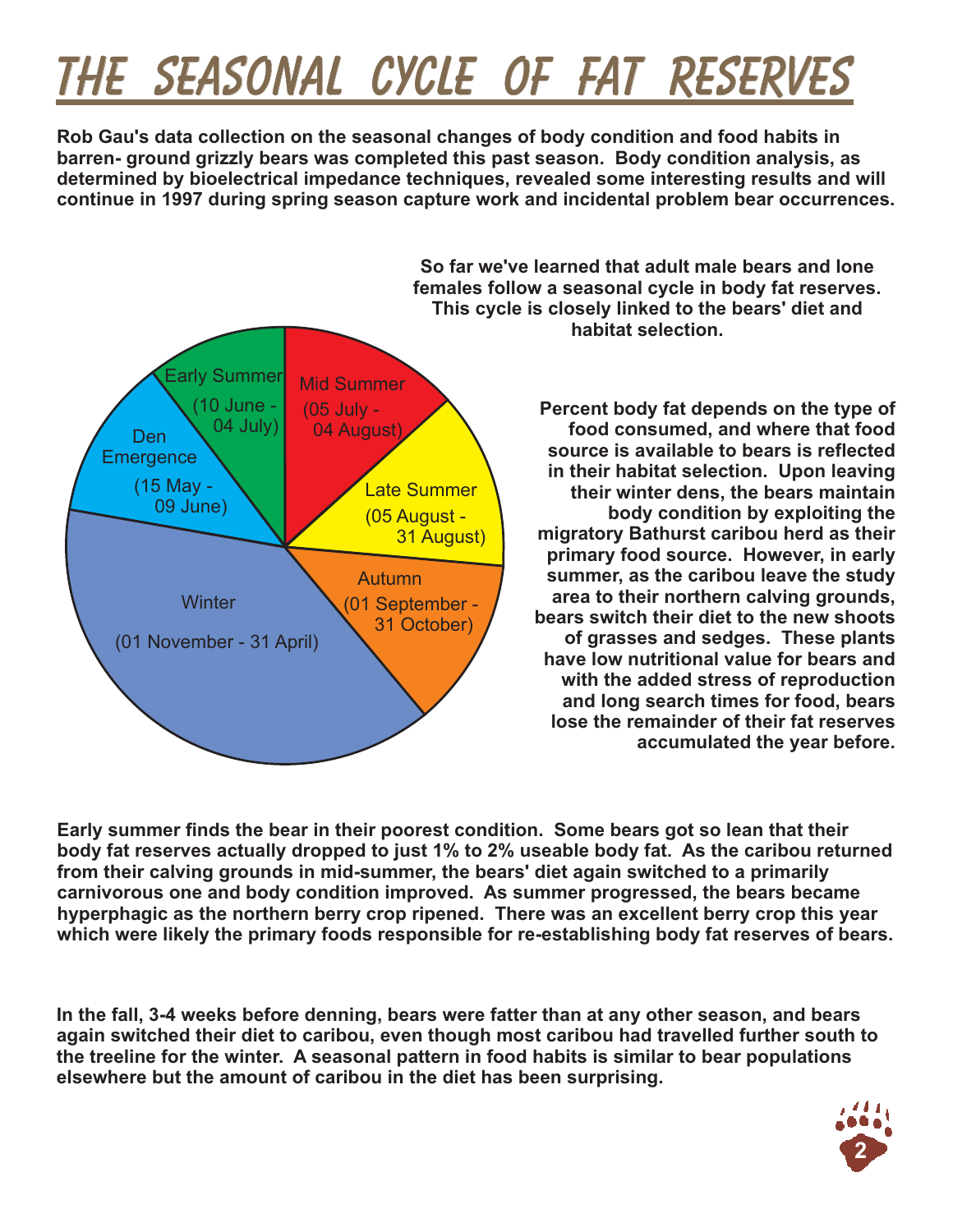# *THE CARNIVOROUS GRIZZLY BEAR ?*

**Fecal analyses of barren-land grizzly bears suggest that caribou appear to be the single most important food item for spring, mid-summer, and autumn. Are these bears really that predatory on caribou or is the scat analysis somehow flawed? Maybe bears are simply claiming caribou killed by wolves or scavenging from carcasses from other sources. Fortunately, direct observation work and data from stable nitrogen isotope analysis on captured bears have helped our interpretation.**



**Some bears have killed, cached, and consumed an adult caribou in all of three days, only to do it all over again after that.**

**Stable nitrogen isotope analysis from captured bears lends support to the notion that these bears lead a predominantly carnivorous lifestyle. By measuring this form of nitrogen in body tissues, such as blood, we can examine the diet of bears on a vegetation versus animal matter comparison. Plants typically have low stable nitrogen isotope values while higher trophic levels (e.g., herbivores, carnivores) tend to show a small stepwise enrichment. Therefore, a diet primarily of plants would have lower isotope values than those found in a meat-based diet.**

**Results so far have indicated that isotope values were high in the blood of grizzly bears captured during times when caribou dominated their diet. This reduced dependence on plants and greater use of animals over prolonged periods is yet another distinguishing feature of the barren-ground grizzly bears compared to their cousins in the mountains.**

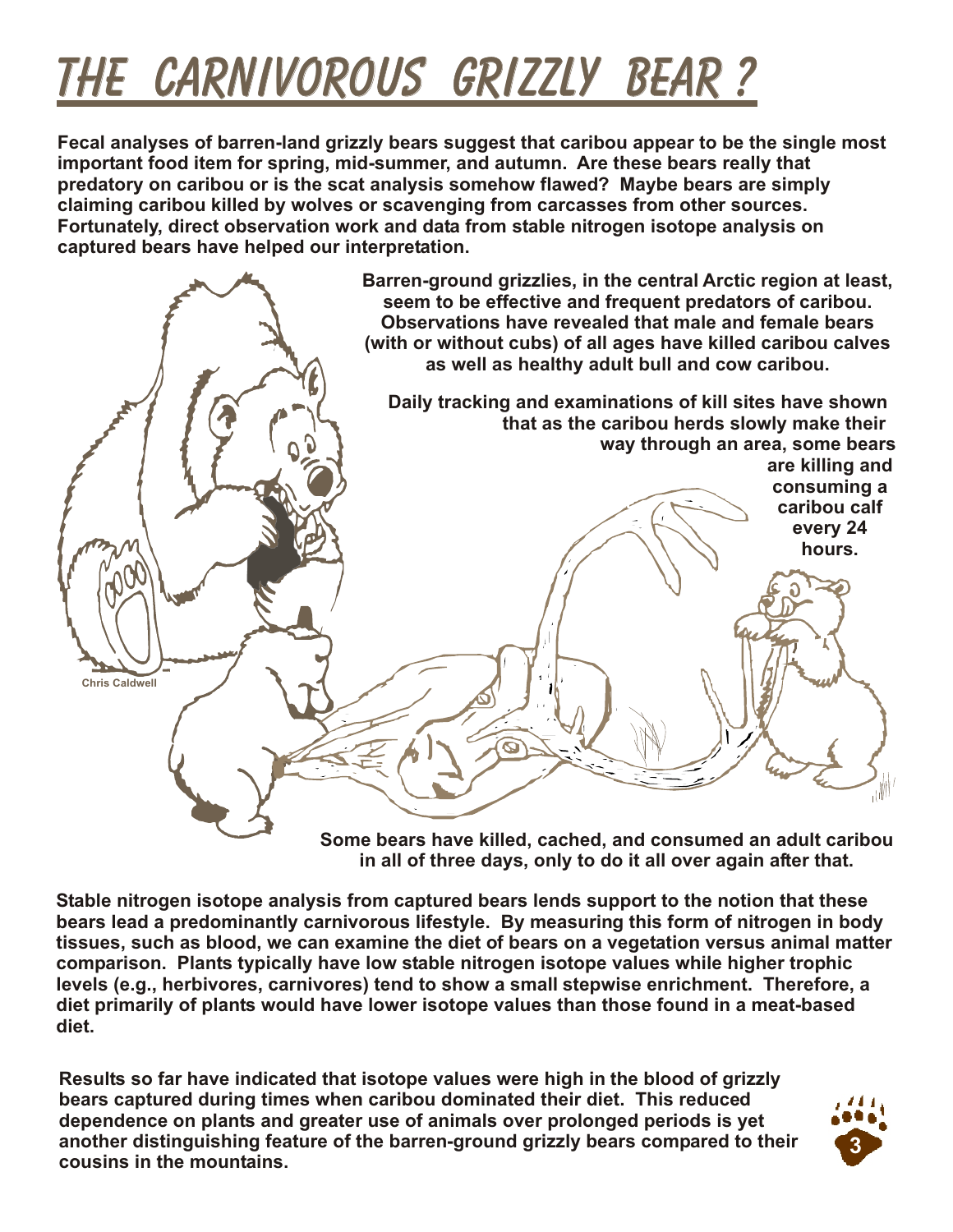# **GRIZZLY BEAR MOVEMENTS**



# **May to October 1996**

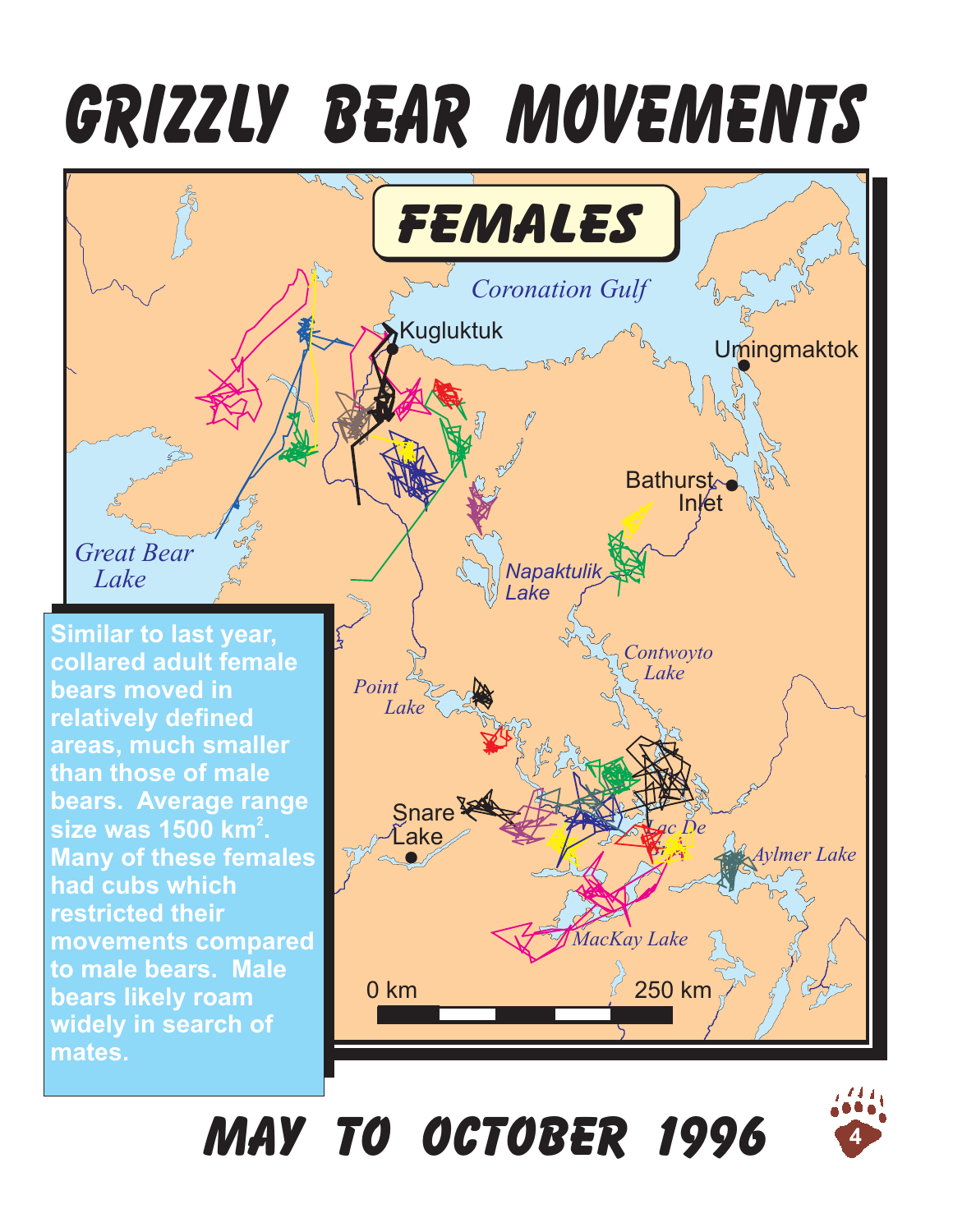# **GRIZZLY BEAR MOVEMENTS**



**May to October 1996**

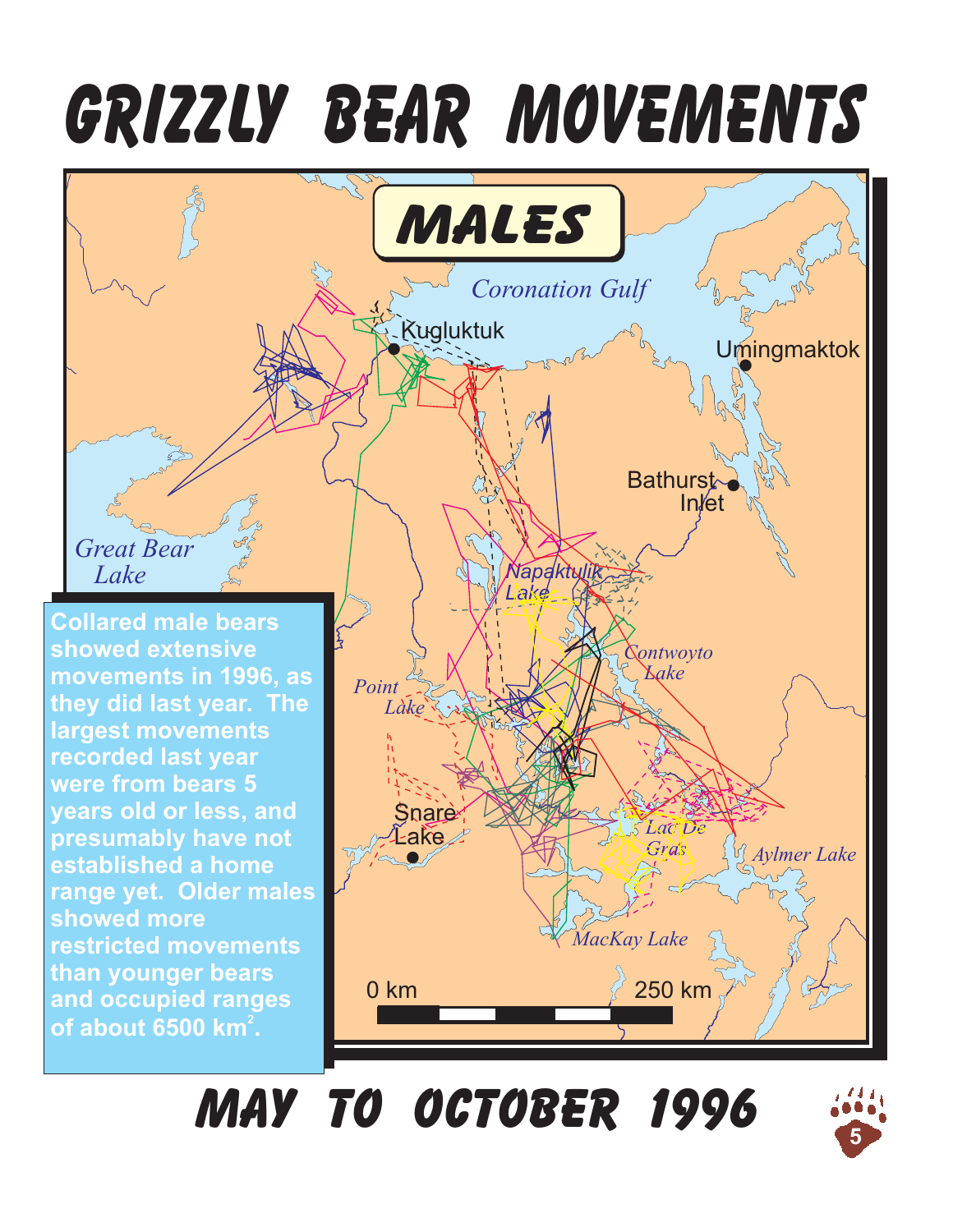## **DIAVIK ACTIVITIES DIAVIK**

**Diavik Diamond Mines Inc. (formerly Kennecott) provided logistical support and searched for bears during the May and June capture efforts by the Department of Renewable Resources (now Resources, Wildlife and Economic Development) in the Lac de Gras area. The Diavik wildlife crew monitored three adult bears, two of which were radio-collared. Monitoring of collared bears for habitat use assessments complemented that of BHP's work during the summer. During fall, three bears were monitored by VHF transmitters until denning. One bear was video-taped as she gathered crowberry bushes presumably for bedding or plugging the den entrance. One adult female bear with two 2-year old cubs had not denned by October 29 and was still feeding on caribou.**

**Site investigations found that caribou was a dominant fall food item while they were present in the area. During a 28 day period in October, one adult female ('G639') and her two 2-year cubs were located 15 times, and included nine different caribou kills. Direct observations and site evidence indicate that the bears killed seven of these caribou. The two other kills has an abundance of wolf tracks about and were likely scavenged by the bears.**

**Aerial and ground searches of eskers and other habitats found 42 denning sites south and east of Lac de Gras in addition to the three current dens of collared bears. Habitat charactization was completed on 14 recent dens and 17 older dens. Forty percent of these dens were associated with esker terrain while the remainder occurred with other sandy deposits.**

Farren-ground grizzly bears<br>
of the central Arctic region<br>
enter their winter dens<br>
around mid- to late October<br>
and remain there until mid-<br>
May - a hibernation period of<br>
6<sup>1</sup>/<sub>2</sub> to 7 months.<br>
Some male barren-ground<br>
g **of the central Arctic region enter their winter dens around mid- to late October and remain there until mid-May - a hibernation period of**  $6\frac{1}{2}$  to 7 months.

**Some male barren-ground grizzly bears have moved over 800 km in a single season and can easily cover 50 km in one day.**

*R. Gau* **bear weighing 261.5 kg in The heaviest barren-ground grizzly bear we have captured so far was a male late May and just over 2 m in length. Imagine what he would weigh by October, after feasting on berries and caribou.**

### **BHP UPDATE BHP**

**The BHP's NWT Diamonds Project Inc. received federal government approval on November 1<sup>st</sup> to proceed with Canada's first diamond mine subject to the normal regulatory process. The last of the licences and permits were approved later in December.**

**One of the conditions of the mine's approval was the establishment of an independent Environmental Monitoring Agency to be funded by the company. The Agency will be established in February and will guide environmental monitoring projects in the Lac de Gras area. It is likely that the monitoring program will include ongoing monitoring of grizzly bear activity and habitat use.**

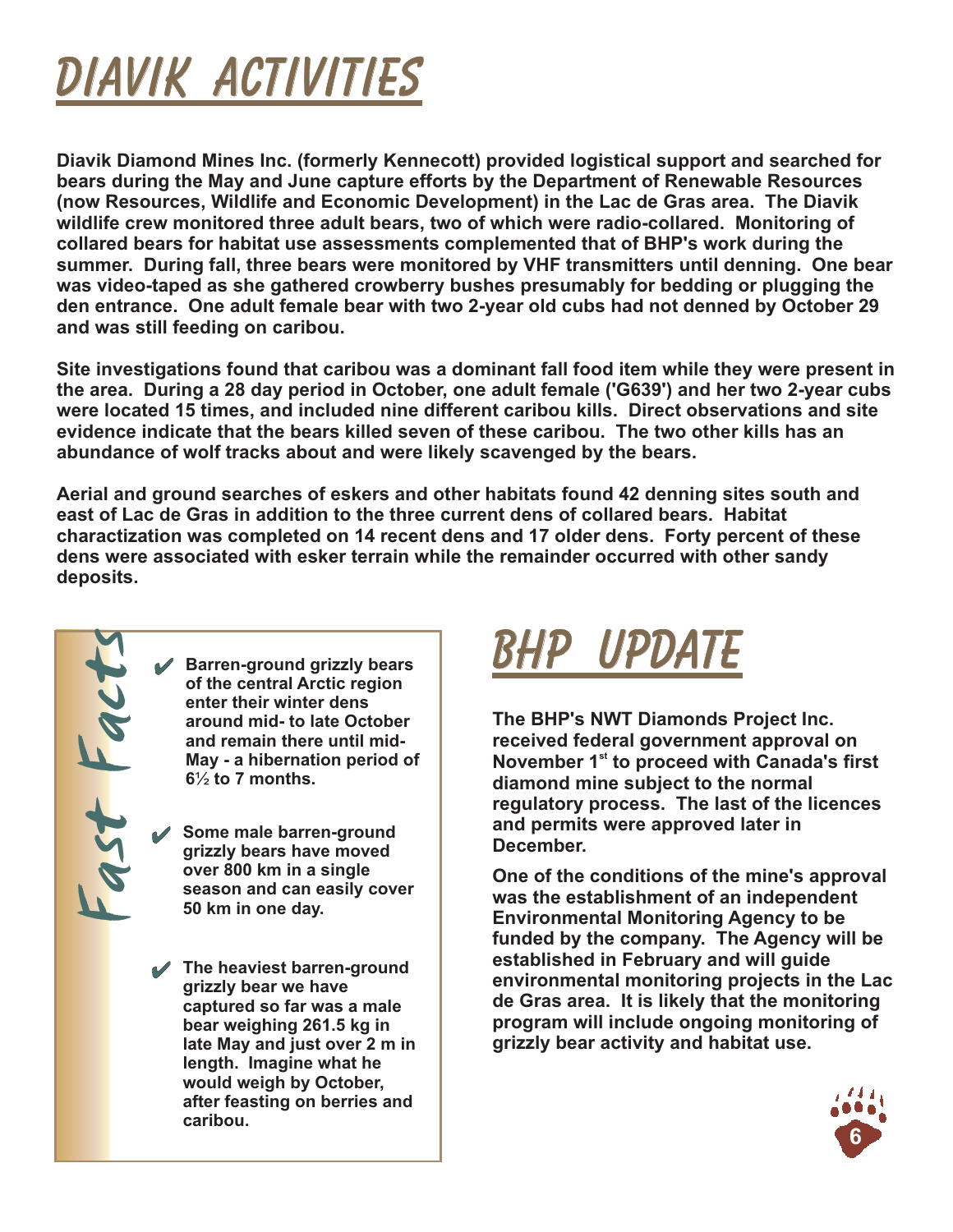### **VHF COLLARS VHF**

**In early September, nine bears in the Lac De Gras area were recaptured to remove their satellite collars. These collars were deployed in the spring of 1995 and battery output was low after two summers of transmitting signals. We acted now to ensure that these bears would not be left with non-functioning collars. Satellite collars were replaced with standard VHF collars (no satellite beacon) for eight of the recaptured bears. Replacement VHF collars were used to aid in locating bear dens in late October and will determine family status in spring.**

**The VHF collars deployed were fitted with an elastic bridge that was designed to break-away from wear and UV radiation after approximately one year. However, two of the eight collars were dropped unexpectedly by October. Nevertheless, den locations of four of the remaining six bears were still located as planned. We hope that the den sites of the last two animals will be located later this winter or spring. There are no plans to redeploy satellite collars on any of these animals.**

### **DENNING UPDATE DENNING**

**Denning dates for 32 collared bears in 1996 were similar to last year** (average date was October 17<sup>th</sup>), virtually identical to last year's average (October 19<sup>th</sup>). Bears in the Kugluktuk area also followed last's pattern **of generally entering dens before those in the Lac de Gras did.**

**We located hibernation dens for 14 grizzly bears fitted with satellite radio-collars in the Lac de Gras and Contwoyto Lake areas. The satellite transmitter provided the search area afterwhich we used the VHF beacon on the collar to further pin down the precise den site. The actual location will be determined next spring (but after the bear has left the area).**



**We expect that this preliminary den search in late fall will greatly assist our den location efforts in the spring. To date we have recorded locations and have detailed descriptions of 19 known grizzly bear dens. Over the next two years, we hope to raise this number to 50 or 60 dens.**

# **BEAR - PEOPLE CONFLICTS WORKSHOP BEAR - PEOPLE CONFLICTS**

Plan to attend the 2<sup>nd</sup> International Bear-People Conflicts Workshop being held in Canmore, **Alberta, April 3 - 5, 1997. The main objective of the workshop is to bring together those working in problem bear management. Bear biologists, wildlife practitioners and those who work in bear country will share information to develop practical solutions. Your bear management experiences and recommendations are crucial. By working together we can make bear country safer for both people and bears.**



**For more information: Contact Andy McMullen at (403) 920-3049 or email andymc@gov.nt.ca.**